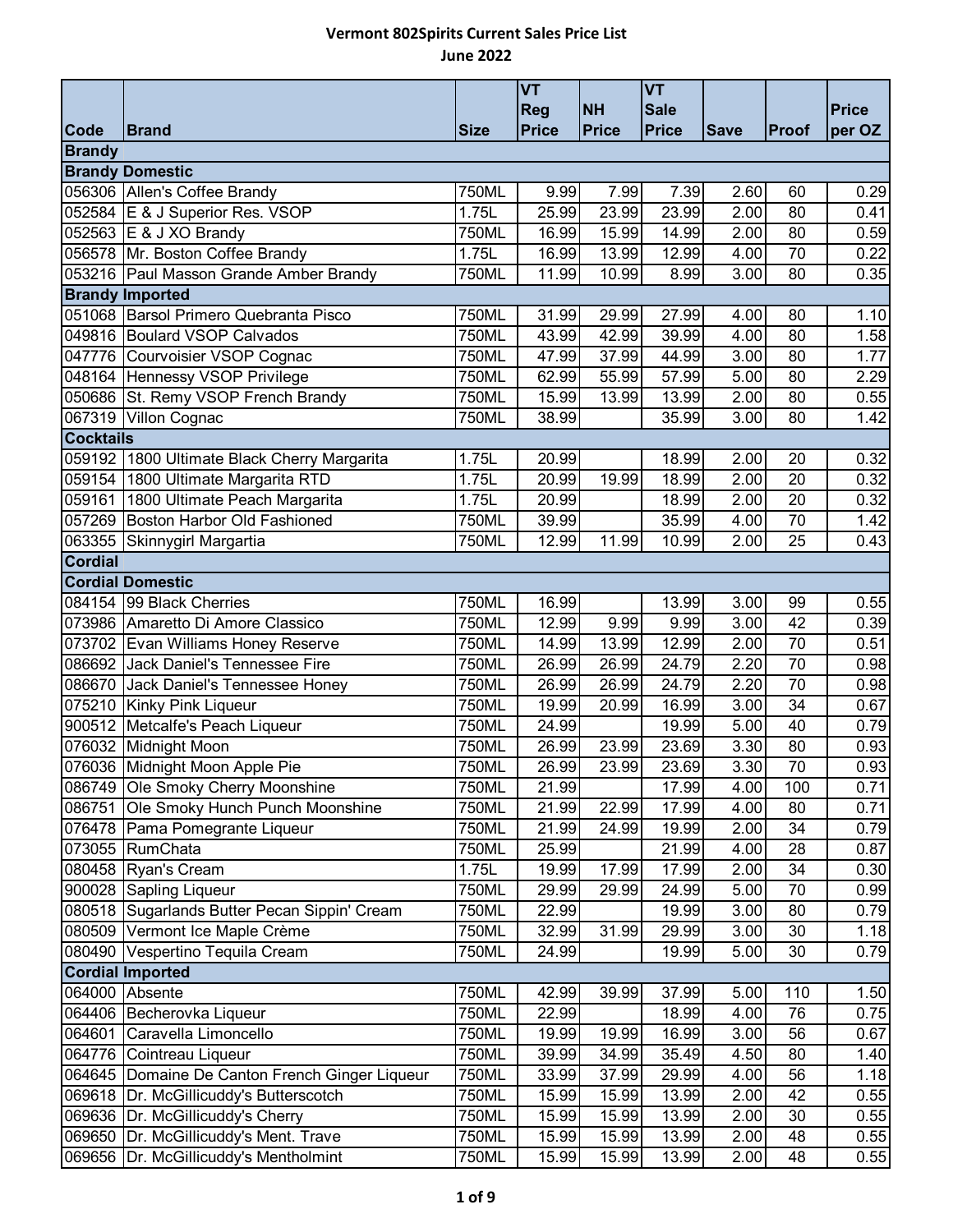|                       |                                             |                     | <b>VT</b>    |                    | <b>VT</b>    |             |       |              |
|-----------------------|---------------------------------------------|---------------------|--------------|--------------------|--------------|-------------|-------|--------------|
|                       |                                             |                     | <b>Reg</b>   | <b>NH</b>          | <b>Sale</b>  |             |       | <b>Price</b> |
| <b>Code</b>           | <b>Brand</b>                                | <b>Size</b>         | <b>Price</b> | <b>Price</b>       | <b>Price</b> | <b>Save</b> | Proof | per OZ       |
| 069706                | Dr. McGillicuddy's Root Beer                | 750ML               | 15.99        | 15.99              | 13.99        | 2.00        | 42    | 0.55         |
|                       | 069611 Dr. McGillicuddy's Wild Apple Pie    | 750ML               | 15.99        | 15.99              | 13.99        | 2.00        | 42    | 0.55         |
|                       | 069711 Dr. McGillicuddy's Wild Grape        | 750ML               | 15.99        | 15.99              | 13.99        | 2.00        | 42    | 0.55         |
|                       | 064976 Fernet Branca                        | 750ML               | 32.99        | 27.99              | 29.99        | 3.00        | 80    | 1.18         |
|                       | 064868 Fireball Cinnamon Whisky             | 1.75L               | 29.99        | 28.99              | 24.99        | 5.00        | 66    | 0.42         |
|                       | 065126 Grand Marnier                        | 750ML               | 41.99        | 34.99              | 39.99        | 2.00        | 80    | 1.58         |
| 065195 Hpnotiq        |                                             | $\overline{75}$ OML | 19.99        | 19.99              | 17.99        | 2.00        | 34    | 0.71         |
|                       | 065256 Jagermeister                         | 750ML               | 25.99        | 18.99              | 22.99        | 3.00        | 70    | 0.91         |
|                       | 065368 Jagermeister Cold Brew Coffee        | 750ML               | 25.99        |                    | 22.99        | 3.00        | 66    | 0.91         |
|                       | 067534 Kahlua Vanilla Liqueur               | 750ML               | 25.99        | 21.99              | 23.99        | 2.00        | 40    | 0.95         |
|                       | 067526 Kahlua Coffee Liqueur                | 750ML               | 25.99        | 21.99              | 23.99        | 2.00        | 40    | 0.95         |
|                       | 067536 Kahlua Especial                      | 750ML               | 26.99        | 24.99              | 24.99        | 2.00        | 70    | 0.99         |
|                       | 067588 Kapali Coffee Liqueur                | 1.75L               | 16.99        | 17.99              | 13.99        | 3.00        | 53    | 0.24         |
|                       | 065553 Luxardo Aperitivo                    | 750ML               | 21.99        |                    | 18.99        | 3.00        | 44    | 0.75         |
|                       | 067610 Luxardo Maraschino                   | 750ML               | 39.99        | 31.99              | 36.99        | 3.00        | 40    | 1.46         |
|                       | 065937 Meletti Amaro Liqueur                | 750ML               | 23.99        | 15.99              | 20.99        | 3.00        | 64    | 0.83         |
|                       | 065896 Metaxa Ouzo                          | $\overline{75}$ OML | 22.99        | 21.99              | 20.99        | 2.00        | 80    | 0.83         |
|                       | 066068 Nonino L'Aperitivo                   | 750ML               | 37.99        |                    | 34.99        | 3.00        | 42    | 1.38         |
|                       | 066056 Nonino Quintessentia Amaro           | 750ML               | 49.99        | 44.99              | 40.99        | 9.00        | 70    | 1.62         |
|                       | 076381 Norden Aquavit Original Taffel Style | 750ML               | 29.99        |                    | 26.99        | 3.00        | 90    | 1.06         |
|                       | 066146 Pallini Limoncello                   | 750ML               | 21.99        | $\overline{2}1.99$ | 19.99        | 2.00        | 52    | 0.79         |
|                       | 066186 Pernod Anise                         | 750ML               | 35.99        | 35.99              | 33.99        | 2.00        | 80    | 1.34         |
|                       | 066810 Solerno Blood Orange Liqueur         | 750ML               | 42.99        | 34.99              | 37.99        | 5.00        | 80    | 1.50         |
|                       | 068848 St. Brendan's Irish Cream            | 1.75L               | 29.99        | 24.99              | 26.99        | 3.00        | 34    | 0.46         |
|                       | 066936 Stock Grangala Liqueur               | 750ML               | 19.99        |                    | 17.99        | 2.00        | 80    | 0.71         |
| 067266                | Yukon Jack                                  | 750ML               | 16.99        | 16.99              | 14.99        | 2.00        | 100   | 0.59         |
| <b>Fortified Wine</b> |                                             |                     |              |                    |              |             |       |              |
|                       | <b>Fortified Wine Imported</b>              |                     |              |                    |              |             |       |              |
|                       | 098095 Carpano Punt E Mes                   | 750ML               | 24.99        |                    | 22.99        | 2.00        | 33    | 0.91         |
|                       | <b>Fortified Wine Port</b>                  |                     |              |                    |              |             |       |              |
|                       | 090330 Graham's Six Grapes Port             | 750ML               | 24.99        | 21.99              | 22.99        | 2.00        | 40    | 0.91         |
|                       | 090954 Warre's Warrior Port                 | 750ML               | 20.99        |                    | 18.99        | 2.00        | 40    | 0.75         |
|                       | <b>Fortified Wine Sherry</b>                |                     |              |                    |              |             |       |              |
|                       | 091974 W & H Dry Sack Sherry                | 750ML               | 15.99        | 13.49              | 13.99        | 2.00        | 40    | 0.55         |
|                       | <b>Fortified Wine Sweet Vermouth</b>        |                     |              |                    |              |             |       |              |
|                       | 098490 Carpano Antica Formula               | <b>LITER</b>        | 43.99        |                    | 39.99        | 4.00        | 16    | 1.18         |
| Gin                   |                                             |                     |              |                    |              |             |       |              |
| <b>Gin Domestic</b>   |                                             |                     |              |                    |              |             |       |              |
|                       | 029119 Aviation Gin                         | 750ML               | 29.99        | 29.99              | 24.99        | 5.00        | 84    | 0.99         |
|                       | 029568 Burnett's Gin                        | 1.75L               | 17.99        | 13.99              | 13.99        | 4.00        | 80    | 0.24         |
|                       | 030322 Gray Whale Gin                       | 750ML               | 39.99        |                    | 37.99        | 2.00        | 86    | 1.50         |
|                       | 031473 New Amsterdam Gin                    | 1.75L               | 29.99        | 23.99              | 24.99        | 5.00        | 80    | 0.42         |
|                       | 031493 New Amsterdam Stratusphere           | 750ML               | 18.99        |                    | 15.99        | 3.00        | 94    | 0.63         |
|                       | 031862 Prairie Organic Gin                  | 750ML               | 23.99        | 24.99              | 19.49        | 4.50        | 80    | 0.77         |
|                       | 032236 Seagram's Extra Dry Gin              | 750ML               | 13.99        | 10.99              | 11.99        | 2.00        | 80    | 0.47         |
|                       | 032340 Smuggler's Notch Gin                 | 750ML               | 34.99        | 31.99              | 29.99        | 5.00        | 88    | 1.18         |
|                       | 900484 Spruce Gin                           | 750ML               | 34.99        |                    | 32.99        | 2.00        | 80    | 1.30         |
|                       | 032348 St. Johnsbury Gin                    | 750ML               | 38.99        |                    | 34.99        | 4.00        | 100   | 1.38         |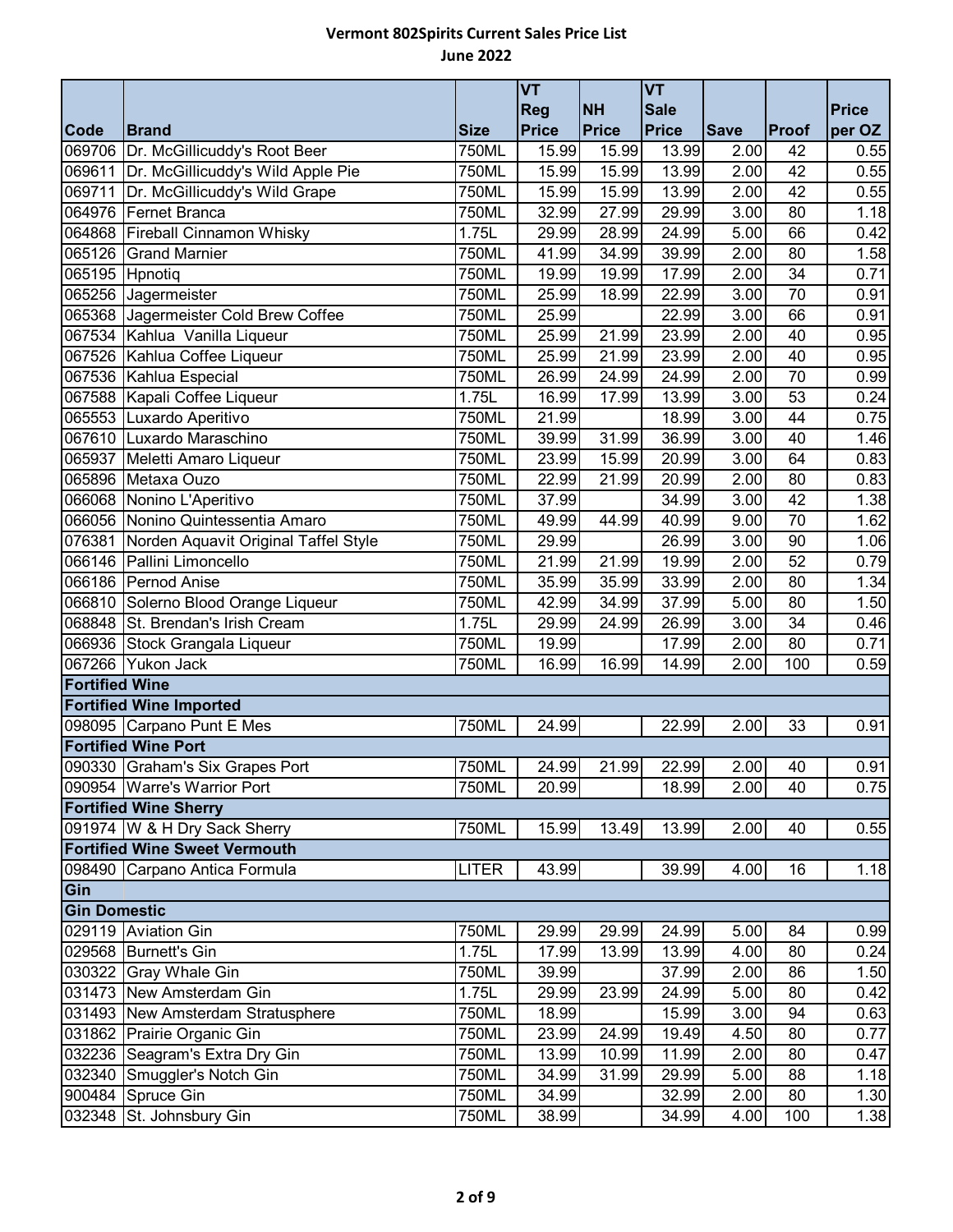|                     |                                              |             | <b>VT</b>    |           | <b>VT</b>    |             |       |              |
|---------------------|----------------------------------------------|-------------|--------------|-----------|--------------|-------------|-------|--------------|
|                     |                                              |             | Reg          | <b>NH</b> | <b>Sale</b>  |             |       | <b>Price</b> |
| Code                | <b>Brand</b>                                 | <b>Size</b> | <b>Price</b> | Price     | <b>Price</b> | <b>Save</b> | Proof | per OZ       |
| <b>Gin Flavored</b> |                                              |             |              |           |              |             |       |              |
|                     | 033110 Indoggo Strawberry Gin                | 750ML       | 28.99        |           | 24.49        | 4.50        | 80    | 0.97         |
|                     | 033256 Seagram's Lime Twisted Gin            | 750ML       | 13.99        |           | 11.99        | 2.00        | 70    | 0.47         |
|                     | 077109 Smugglers' Notch Distillery Maple Gin | 750ML       | 34.99        |           | 29.99        | 5.00        | 70    | 1.18         |
| <b>Gin Imported</b> |                                              |             |              |           |              |             |       |              |
|                     | 028096 Beefeater 24 Gin                      | 750ML       | 23.99        |           | 19.99        | 4.00        | 90    | 0.79         |
|                     | 028086 Beefeater Gin                         | 750ML       | 22.99        | 21.99     | 20.39        | 2.60        | 88    | 0.80         |
|                     | 028893 Bombay Bramble Gin                    | 750ML       | 24.99        |           | 21.69        | 3.30        | 86    | 0.86         |
|                     | 028206 Bombay Dry English Gin                | 750ML       | 21.99        | 19.99     | 17.99        | 4.00        | 86    | 0.71         |
|                     | 028238 Bombay Sapphire Gin                   | 1.75L       | 49.99        | 36.99     | 46.69        | 3.30        | 94    | 0.79         |
|                     | 028246 Boodles British Gin                   | 750ML       | 22.99        | 21.99     | 20.99        | 2.00        | 90    | 0.83         |
|                     | 028336 Brockmans Gin                         | 750ML       | 37.99        | 34.99     | 31.99        | 6.00        | 80    | 1.26         |
| 028477              | Empress 1908 Gin                             | 750ML       | 44.99        |           | 39.99        | 5.00        | 85    | 1.58         |
|                     | 028628 Hendrick's Gin                        | 1.75L       | 69.99        | 67.99     | 59.99        | 10.00       | 88    | 1.01         |
|                     | 065232 Hendrick's Gin Orbium                 | 750ML       | 39.99        |           | 35.99        | 4.00        | 87    | 1.42         |
|                     | 028792 Principe De Los Apostoles Mate Gin    | 750ML       | 37.99        |           | 34.99        | 3.00        | 85    | 1.38         |
| 028778              | Roku Gin                                     | 750ML       | 32.99        | 29.99     | 29.99        | 3.00        | 86    | 1.18         |
| 028868              | Tanqueray Gin                                | 1.75L       | 49.99        | 34.99     | 39.99        | 10.00       | 95    | 0.68         |
|                     | 028886 Tanqueray NO. Ten                     | 750ML       | 38.99        | 32.99     | 36.39        | 2.60        | 95    | 1.43         |
| 028905              | The Botanist Gin                             | 750ML       | 41.99        | 41.99     | 36.99        | 5.00        | 92    | 1.46         |
| Rum                 |                                              |             |              |           |              |             |       |              |
| <b>Rum Dark</b>     |                                              |             |              |           |              |             |       |              |
|                     | 043038 Bacardi Gold Rum                      | 1.75L       | 27.99        | 23.99     | 20.99        | 7.00        | 80    | 0.35         |
|                     | 043207 Bacardi Spiced Rum                    | 1.75L       | 27.99        |           | 20.99        | 7.00        | 70    | 0.35         |
|                     | 043525 Brugal 1888                           | 750ML       | 39.99        |           | 32.49        | 7.50        | 80    | 1.28         |
|                     | 043889 Bully Boy Rum Cooperative Vol 1       | 750ML       | 34.99        |           | 31.99        | 3.00        | 80    | 1.26         |
|                     | 064529 Bumbu The Original                    | 750ML       | 37.99        | 36.99     | 34.99        | 3.00        | 70    | 1.38         |
|                     | 044488 Cruzan Aged Dark Rum                  | 1.75L       | 19.99        | 19.99     | 17.99        | 2.00        | 80    | 0.30         |
|                     | 044442 Cruzan Black Strap Rum                | 750ML       | 14.99        | 12.99     | 11.99        | 3.00        | 80    | 0.47         |
|                     | 042489 Dos Maderas 5+3 Rum                   | 750ML       | 29.99        | 32.99     | 22.49        | 7.50        | 80    | 0.89         |
|                     | 042532 Dos Maderas 5+5 Dark Rum              | 750ML       | 39.99        |           | 32.49        | 7.50        | 80    | 1.28         |
|                     | 042626 Flor De Cana Black 5YR                | 750ML       | 16.99        |           | 13.99        | 3.00        | 80    | 0.55         |
|                     | 042568 Gosling Black Seal Dark Rum           | 1.75L       | 30.99        | 30.99     | 27.99        | 3.00        | 80    | 0.47         |
|                     | 042668 Mount Gay Eclipse Rum                 | 1.75L       | 41.99        | 39.99     | 37.99        | 4.00        | 80    | 0.64         |
|                     | 043621 Myers's Original Dark Rum PET         | 750ML       | 16.99        |           | 14.99        | 2.00        | 80    | 0.59         |
|                     | 045306 Paramount 151 Gold Rum                | 750ML       | 19.99        | 17.99     | 15.99        | 4.00        | 151   | 0.63         |
|                     | 042796 Rhum Barbancourt Reserve Spec         | 750ML       | 25.99        | 21.99     | 21.49        | 4.50        | 86    | 0.85         |
| <b>Rum Flavored</b> |                                              |             |              |           |              |             |       |              |
|                     | 043028 Admiral Nelson Spiced Rum             | 1.75L       | 17.99        | 18.99     | 14.99        | 3.00        | 70    | 0.25         |
|                     | 043138 Bacardi Limon                         | 1.75L       | 27.99        | 23.99     | 20.99        | 7.00        | 70    | 0.35         |
|                     | 042350 Brinley Gold Shipwreck Coconut Rum    | 750ML       | 26.99        |           | 23.99        | 3.00        | 72    | 0.95         |
| 042353              | Brinley Gold Shipwreck Coffee Rum            | 750ML       | 26.99        |           | 23.99        | 3.00        | 72    | 0.95         |
|                     | 044308 Calico Jack Spiced Rum                | 1.75L       | 16.99        | 14.99     | 13.99        | 3.00        | 70    | 0.24         |
| 044340              | Calypso Spiced Rum                           | 1.75L       | 12.99        | 12.99     | 9.99         | 3.00        | 70    | 0.17         |
|                     | 043316 Captain Morgan Private Stock          | 750ML       | 24.99        | 22.99     | 21.99        | 3.00        | 80    | 0.87         |
| 072928              | Captain Morgan Sliced Apple                  | 750ML       | 18.99        |           | 16.99        | 2.00        | 70    | 0.67         |
| 043338              | Captain Morgan Spiced Rum                    | 1.75L       | 31.99        | 26.99     | 27.99        | 4.00        | 70    | 0.47         |
| 043299              | Captain Morgan White Coconut Rum             | 750ML       | 14.99        | 13.99     | 11.99        | 3.00        | 70    | 0.47         |
| 043352              | Captain Morgan White Pineapple Rum           | 750ML       | 14.99        | 13.99     | 11.99        | 3.00        | 70    | 0.47         |
| 044412              | Coconut Jack Rum                             | 1.75L       | 21.99        | 14.99     | 16.99        | 5.00        | 42    | 0.29         |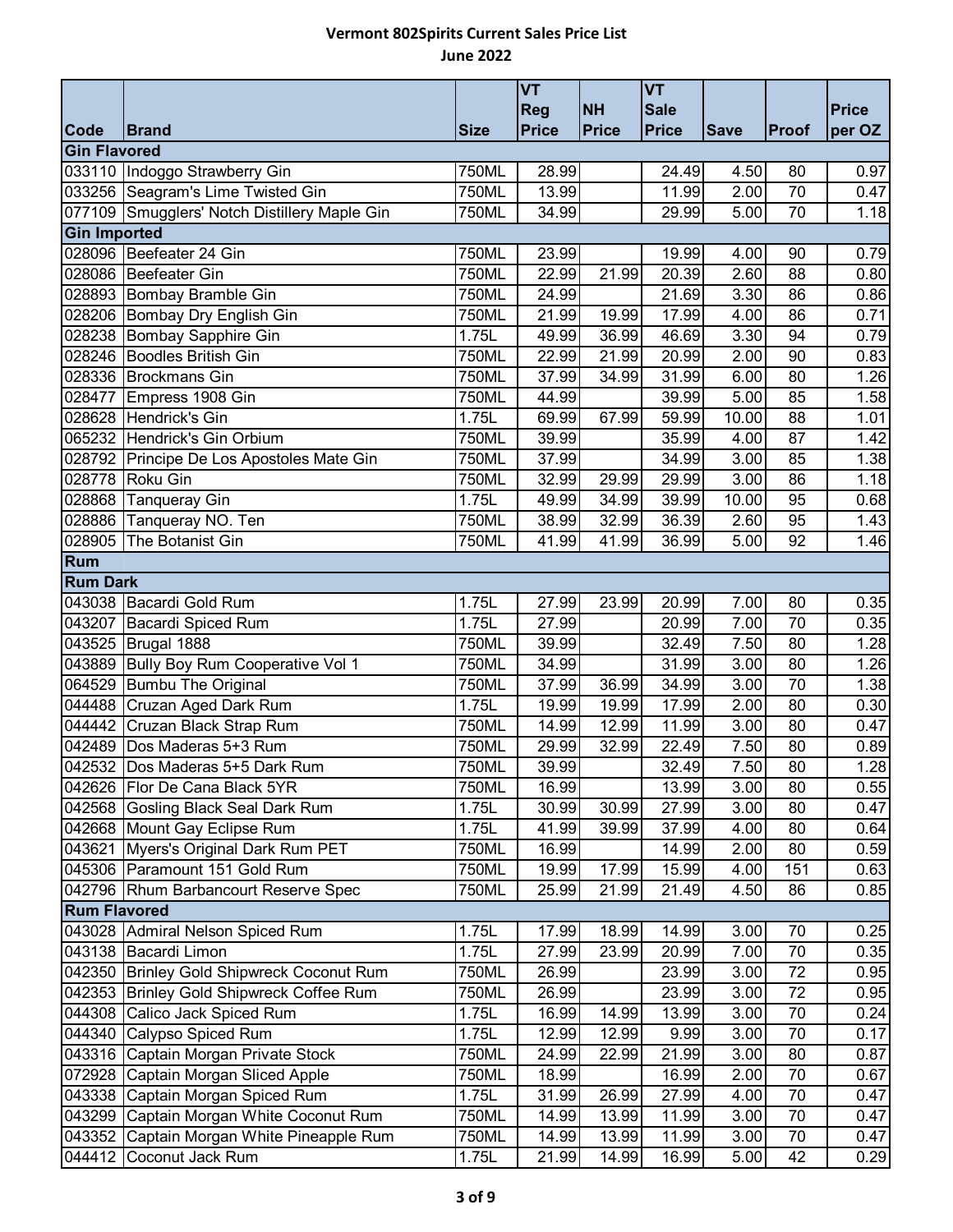|                       |                                          |             | <b>VT</b><br>Reg | <b>NH</b> | <b>VT</b><br><b>Sale</b> |             |       | <b>Price</b> |
|-----------------------|------------------------------------------|-------------|------------------|-----------|--------------------------|-------------|-------|--------------|
| Code                  | <b>Brand</b>                             | <b>Size</b> | Price            | Price     | <b>Price</b>             | <b>Save</b> | Proof | per OZ       |
| 046504                | Kraken Black Spiced Rum                  | 750ML       | 20.99            | 20.99     | 18.99                    | 2.00        | 94    | 0.75         |
|                       | 044685 Lady Bligh Cherry Spiced Rum      | 750ML       | 10.99            |           | 7.99                     | 3.00        | 63    | 0.32         |
|                       | 044659 Lady Bligh Spiced Rum             | 750ML       | 10.99            |           | 7.99                     | 3.00        | 73    | 0.32         |
| 042687                | Malibu Black Rum                         | 750ML       | 17.99            | 16.99     | 15.99                    | 2.00        | 70    | 0.63         |
| 042699                | Malibu Mango Flvd. Rum                   | 750ML       | 17.99            | 14.99     | 15.99                    | 2.00        | 42    | 0.63         |
|                       | 042676 Malibu Passion Fruit Rum          | 750ML       | 17.99            | 14.99     | 15.99                    | 2.00        | 42    | 0.63         |
|                       | 042716 Malibu Rum                        | 750ML       | 17.99            | 14.99     | 15.99                    | 2.00        | 42    | 0.63         |
|                       | 045886 Sailor Jerry Spiced Navy Rum      | 750ML       | 19.99            | 18.99     | 16.69                    | 3.30        | 92    | 0.66         |
| 078061                | St. Johnsbury Brendan's Spiced Rum       | 750ML       | 32.99            |           | 28.99                    | 4.00        | 75    | 1.14         |
|                       | 046204 St. Johnsbury Dunc's Maple Rum    | 750ML       | 32.99            |           | 28.99                    | 4.00        | 60    | 1.14         |
| <b>Rum Light</b>      |                                          |             |                  |           |                          |             |       |              |
|                       | 043128 Bacardi Superior Rum              | 1.75L       | 27.99            | 23.99     | 20.99                    | 7.00        | 80    | 0.35         |
|                       | 043330 Captain Morgan White Rum          | 1.75L       | 27.99            | 23.99     | 21.99                    | 6.00        | 80    | 0.37         |
|                       | 043328 Captain Morgan White Rum          | 750ML       | 14.99            | 13.99     | 11.99                    | 3.00        | 80    | 0.47         |
|                       | 044518 Cruzan Light Rum                  | 1.75L       | 19.99            | 19.99     | 17.99                    | 2.00        | 80    | 0.30         |
|                       | 045218 Mr. Boston Light Rum              | 1.75L       | 12.99            | 12.49     | 10.99                    | 2.00        | 80    | 0.19         |
|                       | 043848 Ronrico Silver Label Rum          | 1.75L       | 19.99            | 14.99     | 16.99                    | 3.00        | 80    | 0.29         |
| <b>Tequila</b>        |                                          |             |                  |           |                          |             |       |              |
| <b>Tequila Anejo</b>  |                                          |             |                  |           |                          |             |       |              |
|                       | 087648 Exotico Blanco 100% Agave         | 1.75L       | 41.99            |           | 39.99                    | 2.00        | 80    | 0.68         |
|                       | 089292 Gran Centenario Anejo Tequila     | 750ML       | 41.99            |           | 36.99                    | 5.00        | 80    | 1.46         |
|                       | 088841 Hornitos Black Barrel             | 750ML       | 34.99            | 28.99     | 32.99                    | 2.00        | 80    | 1.30         |
|                       | 088205 Hornitos Cristalino               | 750ML       | 34.99            | 28.99     | 32.99                    | 2.00        | 80    | 1.30         |
|                       | 089580 Milagro Anejo Tequila             | 750ML       | 39.99            |           | 36.99                    | 3.00        | 80    | 1.46         |
| <b>Tequila Gold</b>   |                                          |             |                  |           |                          |             |       |              |
|                       | 089196 Jose Cuervo Especial Gold Tequila | 750ML       | 21.99            | 17.99     | 19.99                    | 2.00        | 80    | 0.79         |
|                       | 089496 Margaritaville Gold Tequila       | 750ML       | 16.99            | 14.99     | 13.99                    | 3.00        | 80    | 0.55         |
|                       | 089786 Sauza Extra Gold Tequila          | 750ML       | 19.99            | 14.99     | 17.99                    | 2.00        | 80    | 0.71         |
| <b>Tequila Mezcal</b> |                                          |             |                  |           |                          |             |       |              |
|                       | 088431 El Tinieblo Mezcal Anejo          | 750ML       | 74.99            |           | 69.99                    | 5.00        | 80    | 2.76         |
|                       | <b>Tequila Reposado</b>                  |             |                  |           |                          |             |       |              |
|                       | 089208 1800 Tequila Reposado             | 1.75L       | 47.99            | 41.99     | 43.99                    | 4.00        | 80    | 0.74         |
| 089235                | Corazon de Agave Reposado                | 750ML       | 25.99            | 24.99     | 22.99                    | 3.00        | 80    | 0.91         |
| 089534                | Familia Camarena Resposado Tequila       | 1.75L       | 43.99            | 39.99     | 41.39                    | 2.60        | 80    | 0.70         |
| 089339                | Herradura Reposado Tequila               | 750ML       | 51.99            | 45.99     | 48.99                    | 3.00        | 80    | 1.93         |
|                       | 089836 Hornitos Reposado Tequila         | 750ML       | 29.99            | 26.99     | 24.99                    | 5.00        | 80    | 0.99         |
|                       | 089488 Maestro Dobel Diamonte Tequila    | 750ML       | 51.99            | 49.99     | 46.99                    | 5.00        | 80    | 1.85         |
|                       | 088514 Xicaru Reposado Tequila           | 750ML       | 37.99            |           | 34.99                    | 3.00        | 80    | 1.38         |
| <b>Tequila White</b>  |                                          |             |                  |           |                          |             |       |              |
| 088190                | 123 Organic Uno Blanco Tequila           | 750ML       | 59.99            |           | 56.99                    | 3.00        | 80    | 2.25         |
| 088922                | 1800 Cristalino Tequila                  | 750ML       | 59.99            |           | 54.99                    | 5.00        | 80    | 2.17         |
|                       | 087513 1800 Silver Tequila               | 1.75L       | 45.99            | 41.99     | 41.99                    | 4.00        | 80    | 0.71         |
| 088186                | Altos Plata Tequila                      | 750ML       | 32.99            | 26.99     | 29.99                    | 3.00        | 80    | 1.18         |
| 087150                | <b>Avion Silver Tequila</b>              | 750ML       | 56.99            | 51.99     | 49.49                    | 7.50        | 80    | 1.95         |
| 087644                | Familia Camarena Silver Tequila          | 1.75L       | 43.99            | 39.99     | 41.39                    | 2.60        | 80    | 0.70         |
|                       | 088548 Hornitos Plata Tequila            | 750ML       | 29.99            |           | 24.99                    | 5.00        | 80    | 0.99         |
| 087408                | Jose Cuervo Especial Silver Tequila      | 750ML       | 21.99            | 17.99     | 19.99                    | 2.00        | 80    | 0.79         |
| 087416                | Jose Cuervo Tradicional Silver Tequila   | 750ML       | 26.99            | 21.99     | 23.99                    | 3.00        | 80    | 0.95         |
| 089215                | Jose Cuervo Tradicional Tequila          | 750ML       | 27.99            | 21.99     | 24.99                    | 3.00        | 80    | 0.99         |
|                       | 088018 Lunazul Tequila Blanco            | 750ML       | 19.99            |           | 16.99                    | 3.00        | 80    | 0.67         |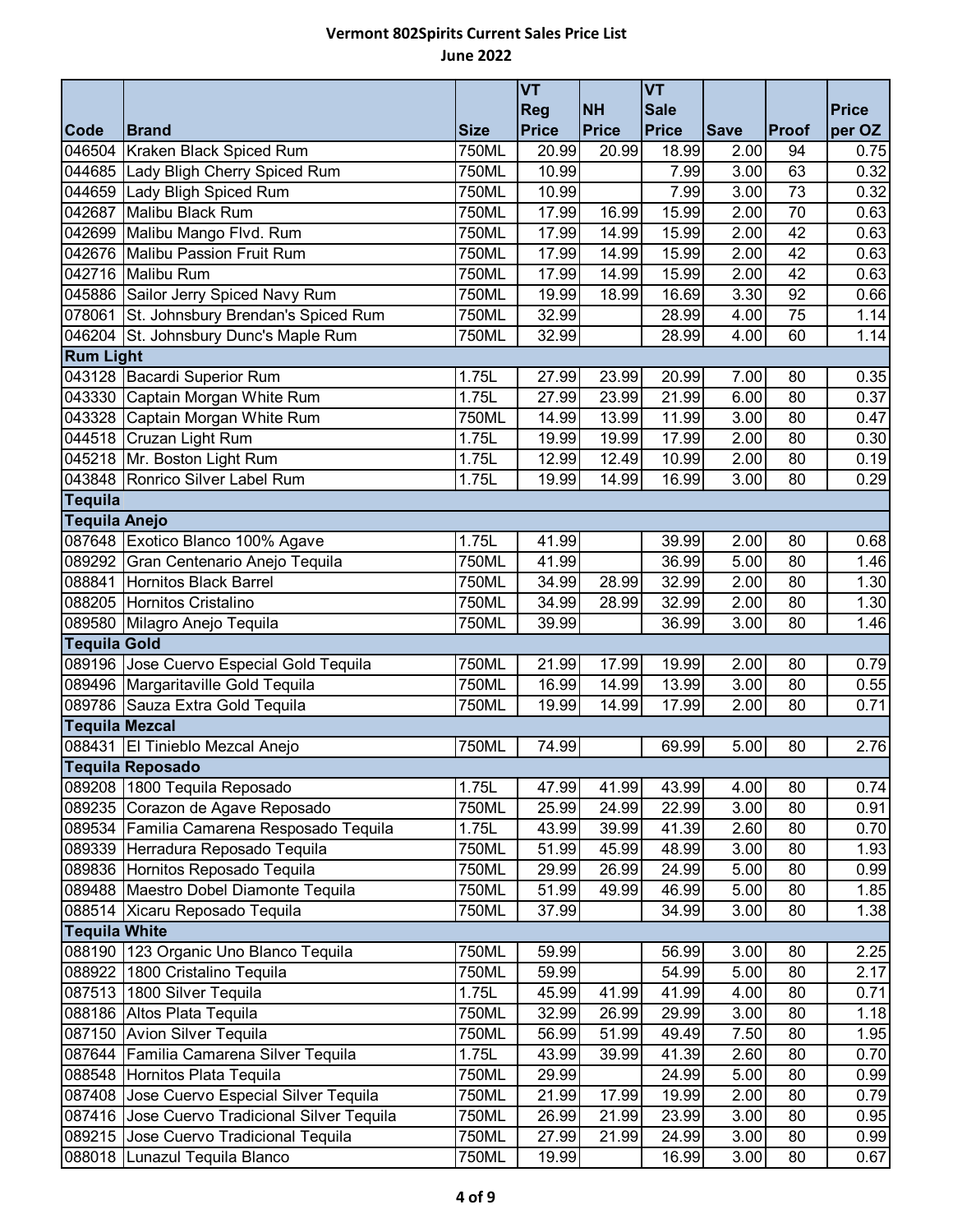|                       |                                            |             | <b>VT</b>    |           | <b>VT</b>    |             |                 |              |
|-----------------------|--------------------------------------------|-------------|--------------|-----------|--------------|-------------|-----------------|--------------|
|                       |                                            |             | <b>Reg</b>   | <b>NH</b> | <b>Sale</b>  |             |                 | <b>Price</b> |
| Code                  | <b>Brand</b>                               | <b>Size</b> | <b>Price</b> | Price     | <b>Price</b> | <b>Save</b> | Proof           | per OZ       |
|                       | 088038 Margaritaville Silver Tequila       | 1.75L       | 26.99        |           | 23.99        | 3.00        | 80              | 0.41         |
|                       | 088116 Milagro Silver Tequila              | 750ML       | 31.99        | 29.99     | 26.99        | 5.00        | 80              | 1.06         |
|                       | 088336 Pueblo Viejo Blanco Tequila         | 750ML       | 16.99        |           | 13.99        | 3.00        | 80              | 0.55         |
|                       | 088556 Sauza Silver Tequila                | 750ML       | 19.99        | 14.99     | 17.99        | 2.00        | 80              | 0.71         |
| Vodka                 | <b>Vodka Domestic</b>                      |             |              |           |              |             |                 |              |
|                       | 900261 Barr Hill Vodka                     | 750ML       | 54.99        |           | 44.99        | 10.00       | 80              | 1.77         |
|                       | 035418 Burnett's Vodka                     | 1.75L       | 15.99        | 13.99     | 12.99        | 3.00        | 80              | 0.22         |
|                       | 040152 Deep Eddy Cranberry Vodka           | 750ML       | 19.99        | 17.99     | 16.99        | 3.00        | 70              | 0.67         |
|                       | 040053 Deep Eddy Lemon Vodka               | 750ML       | 19.99        | 17.99     | 16.99        | 3.00        | 70              | 0.67         |
|                       | 040331 Deep Eddy Sweet Tea Vodka           | 750ML       | 19.99        | 17.99     | 16.99        | 3.00        | 70              | 0.67         |
|                       | 039218 Don Cossack Vodka                   | 1.75L       | 21.99        |           | 19.99        | 2.00        | 100             | 0.34         |
|                       | 039725 New Amsterdam Lemon                 | 750ML       | 13.99        | 12.99     | 9.99         | 4.00        | 70              | 0.39         |
|                       | 040594 New Amsterdam Peach                 | 750ML       | 13.99        |           | 9.99         | 4.00        | 70              | 0.39         |
|                       | 036618 New Amsterdam Raspberry Vodka       | 750ML       | 13.99        | 12.99     | 9.99         | 4.00        | 70              | 0.39         |
|                       | 036969 New Amsterdam Vodka                 | 750ML       | 14.99        | 12.99     | 11.99        | 3.00        | 80              | 0.47         |
|                       | 034579 Pinnacle Vodka                      | 750ML       | 11.99        | 12.99     | 8.99         | 3.00        | 80              | 0.35         |
|                       | 038088 Platinum 7X Vodka                   | 1.75L       | 19.99        |           | 16.99        | 3.00        | 80              | 0.29         |
|                       | 900504 Poor Farm Vodka                     | 750ML       | 21.99        |           | 19.99        | 2.00        | 80              | 0.79         |
|                       | 039666 Popov Vodka 100 Proof               | 750ML       | 8.99         |           | 6.99         | 2.00        | 100             | 0.28         |
|                       | 037523 Prairie Organic Vodka               | 750ML       | 22.99        | 24.99     | 18.49        | 4.50        | 80              | 0.73         |
|                       | 037728 S. S. Pierce Vodka                  | 1.75L       | 14.99        | 12.49     | 12.39        | 2.60        | 80              | 0.21         |
|                       | 037986 Skyy Vodka                          | 750ML       | 19.99        | 15.99     | 16.99        | 3.00        | 80              | 0.67         |
| 077647                | Smirnoff Citrus                            | 750ML       | 13.99        |           | 10.99        | 3.00        | 70              | 0.43         |
|                       | 077658 Smirnoff Cranberry Vodka            | 750ML       | 13.99        | 12.99     | 10.99        | 3.00        | 70              | 0.43         |
|                       | 077698 Smirnoff Orange                     | 750ML       | 13.99        | 12.99     | 10.99        | 3.00        | 70              | 0.43         |
|                       | 077740 Smirnoff Raspberry Vodka            | 750ML       | 13.99        | 12.99     | 10.99        | 3.00        | $\overline{70}$ | 0.43         |
|                       | 077889 Smirnoff Ruby Red Grapefruit        | 750ML       | 13.99        | 12.99     | 10.99        | 3.00        | 70              | 0.43         |
|                       | 077842 Smirnoff Strawberry Vodka           | 750ML       | 13.99        | 12.99     | 10.99        | 3.00        | 70              | 0.43         |
|                       | 037996 Smirnoff Vodka                      | 750ML       | 13.99        | 12.99     | 10.99        | 3.00        | 80              | 0.43         |
|                       | 077852 Smirnoff Watermelon                 | 750ML       | 13.99        | 12.99     | 10.99        | 3.00        | 70              | 0.43         |
|                       | 038124 Smugglers Notch Distillery Vodka    | 1.75L       | 49.99        |           | 44.99        | 5.00        | 80              | 0.76         |
| 038007                | Smugglers' Notch Organic Gluten Free Vodka | 750ML       | 29.99        |           | 26.99        | 3.00        | 80              | 1.06         |
|                       | 038176 Tito's Handmade Vodka               | 750ML       | 21.99        | 21.99     | 18.99        | 3.00        | 80              | 0.75         |
|                       | 041693 UV Blue Raspberry Vodka             | 750ML       | 11.99        |           | 8.99         | 3.00        | 60              | 0.35         |
|                       | 038628 Wolfschmidt Vodka                   | 1.75L       | 13.99        |           | 10.99        | 3.00        | 80              | 0.19         |
| <b>Vodka Flavored</b> |                                            |             |              |           |              |             |                 |              |
|                       | 064011 Absolut Juice Strawberry            | 750ML       | 21.99        | 19.99     | 18.99        | 3.00        | 70              | 0.75         |
|                       | 036468 Effen Blood Orange Vodka            | 750ML       | 24.99        | 24.99     | 21.99        | 3.00        | 80              | 0.87         |
| 065451                | Grey Goose Strawberry & Lemongrass         | 750ML       | 29.99        |           | 26.69        | 3.30        | 60              | 1.05         |
|                       | 065454 Grey Goose Watermelon & Basil       | 750ML       | 29.99        |           | 26.69        | 3.30        | 60              | 1.05         |
| 065457                | Grey Goose White Peach & Rosemary          | 750ML       | 29.99        |           | 24.99        | 5.00        | 60              | 0.99         |
| 078281                | Hard Truth Cinnamon Vodka                  | 750ML       | 22.99        |           | 19.99        | 3.00        | 60              | 0.79         |
|                       | 039283 New Amsterdam Passion Fruit Vodka   | 750ML       | 13.99        |           | 9.99         | 4.00        | 70              | 0.39         |
|                       | 039492 New Amsterdam Pink Whitney          | 750ML       | 14.99        |           | 11.99        | 3.00        | 60              | 0.47         |
| 078112                | Smirnoff Zero Sugar Infusion Lemon and     | 750ML       | 13.99        |           | 10.99        | 3.00        | 60              | 0.43         |
|                       | Elderflower                                |             |              |           |              |             |                 |              |
| 078073                | Smirnoff Zero Sugar Infusion Strawberry &  | 750ML       | 13.99        |           | 11.99        | 2.00        | 70              | 0.47         |
|                       | Rose                                       |             |              |           |              |             |                 |              |
|                       | 037302 Svedka Cherry Limeade               | 750ML       | 14.99        |           | 11.99        | 3.00        | 70              | 0.47         |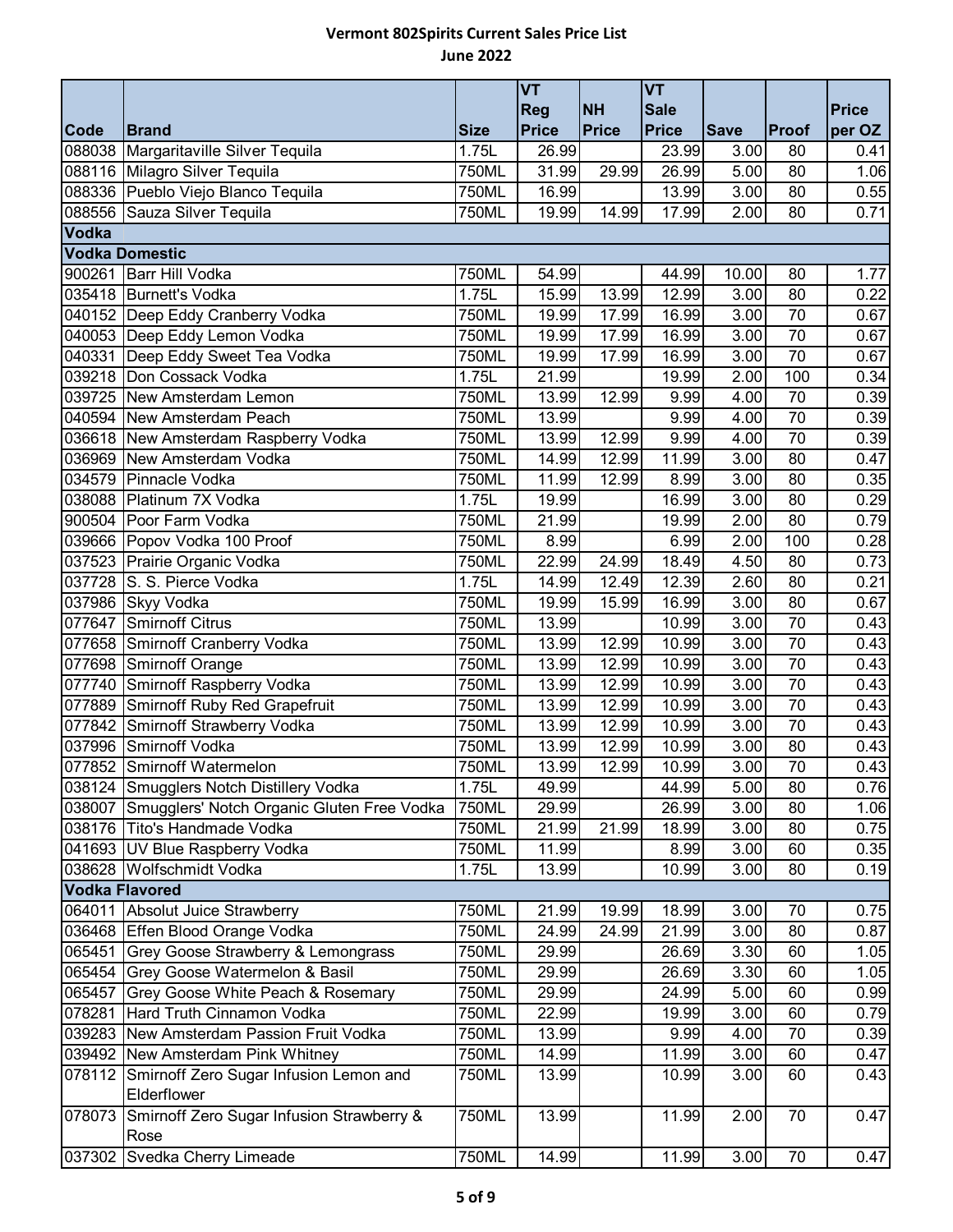|                |                                           |             | <b>VT</b>                  |                           | <b>VT</b>                   |                   |                 | Price  |
|----------------|-------------------------------------------|-------------|----------------------------|---------------------------|-----------------------------|-------------------|-----------------|--------|
| Code           | <b>Brand</b>                              | <b>Size</b> | <b>Reg</b><br><b>Price</b> | <b>NH</b><br><b>Price</b> | <b>Sale</b><br><b>Price</b> | <b>Save</b>       | Proof           | per OZ |
| 038847         | Truly Pineapple Mango Vodka               | 750ML       | 19.99                      |                           | 16.99                       | 3.00              | 60              | 0.67   |
|                | 038577 Truly Strawberry Lemonade Vodka    | 750ML       | 19.99                      |                           | 16.99                       | 3.00              | 60              | 0.67   |
|                | 038841 Truly Wild Berry Vodka             | 750ML       | 19.99                      |                           | 16.99                       | 3.00              | 60              | 0.67   |
|                | <b>Vodka Imported</b>                     |             |                            |                           |                             |                   |                 |        |
|                | 034014 Absolut Apeach Vodka               | 750ML       | 21.99                      | 21.99                     | 18.99                       | 3.00              | 80              | 0.75   |
|                | 034030 Absolut Citron Vodka               | 750ML       | 21.99                      | 19.99                     | 18.99                       | 3.00              | 80              | 0.75   |
|                | 036769 Absolut Grapefruit                 | 750ML       | 21.99                      | 19.99                     | 18.99                       | 3.00              | 80              | 0.75   |
|                | 033467 Absolut Lime                       | 750ML       | 21.99                      | 19.99                     | 18.99                       | 3.00              | 80              | 0.75   |
|                | 034116 Absolut Mandrin Vodka              | 750ML       | 21.99                      | 19.99                     | 18.99                       | 3.00              | 80              | 0.75   |
| 035354         | Absolut Mango Vodka                       | 750ML       | 21.99                      |                           | 18.99                       | 3.00              | 80              | 0.75   |
|                | 034036 Absolut Pears Vodka                | 750ML       | 21.99                      | 19.99                     | 18.99                       | 3.00              | 80              | 0.75   |
|                | 034052 Absolut Raspberri                  | 750ML       | 21.99                      | 19.99                     | 18.99                       | $\overline{3.00}$ | $\overline{80}$ | 0.75   |
|                | 034076 Absolut Vanilia Vodka              | 750ML       | 21.99                      | 19.99                     | 18.99                       | 3.00              | 80              | 0.75   |
|                | 034006 Absolut Vodka                      | 750ML       | 21.99                      | 19.99                     | 18.99                       | 3.00              | 80              | 0.75   |
|                | 034155 Belvedere Pure                     | 750ML       | 29.99                      | 26.99                     | 25.39                       | 4.60              | 80              | 1.00   |
| 037061         | <b>Broken Shed Vodka</b>                  | 750ML       | 24.99                      | 24.99                     | 19.99                       | 5.00              | 80              | 0.79   |
|                | 064512 Ciroc Apple Vodka                  | 750ML       | 29.99                      | 28.99                     | 26.99                       | 3.00              | $\overline{70}$ | 1.06   |
| 036871         | Ciroc Luxury Vodka                        | 750ML       | 29.99                      | 28.99                     | 26.99                       | 3.00              | 80              | 1.06   |
| 064914         | Ciroc Mango Vodka                         | 750ML       | 29.99                      | 28.99                     | 26.99                       | 3.00              | 70              | 1.06   |
|                | 064716 Ciroc Peach Vodka                  | 750ML       | 29.99                      | 28.99                     | 26.99                       | 3.00              | 70              | 1.06   |
| 064573         | Ciroc Pineapple Vodka                     | 750ML       | 29.99                      | 28.99                     | 26.99                       | 3.00              | 70              | 1.06   |
|                | 064755 Ciroc Red Berry Vodka              | 750ML       | 29.99                      | 28.99                     | 26.99                       | 3.00              | $\overline{70}$ | 1.06   |
|                | 034395 Effen Cucumber Vodka               | 750ML       | 24.99                      | 24.99                     | 21.99                       | 3.00              | 80              | 0.87   |
|                | 034188 Effen Vodka                        | 750ML       | 24.99                      | 24.99                     | 21.99                       | 3.00              | 80              | 0.87   |
|                | 034425 Grey Goose Vodka                   | 1.75L       | 54.99                      | 57.99                     | 49.49                       | 5.50              | 80              | 0.84   |
|                | 036924 Haku Vodka                         | 750ML       | 27.99                      | 27.99                     | 22.99                       | 5.00              | 80              | 0.91   |
|                | 034458 Ketel One Vodka                    | 1.75L       | 44.99                      | 37.99                     | 39.99                       | 5.00              | 80              | 0.68   |
|                | 034596 Luksusowa Vodka                    | 750ML       | 14.99                      | 14.99                     | 12.99                       | 2.00              | 80              | 0.51   |
|                | 035222 Pinnacle Blueberry Vodka           | 750ML       | 11.99                      | 12.99                     | 8.99                        | 3.00              | 60              | 0.35   |
|                | 035784 Pinnacle Coconut Vodka             | 750ML       | 11.99                      |                           | 8.99                        | 3.00              | 60              | 0.35   |
|                | 035773 Pinnacle Orange Whipped Vodka      | 750ML       | 11.99                      | 12.99                     | 8.99                        | 3.00              | 60              | 0.35   |
|                | 035953 Pinnacle Pineapple Vodka           | 750ML       | 11.99                      | 12.99                     | 8.99                        | 3.00              | 60              | 0.35   |
|                | 034629 Pinnacle Raspberry Vodka           | 750ML       | 11.99                      | 12.99                     | 8.99                        | 3.00              | 60              | 0.35   |
|                | 035626 Pinnacle Whipped Vodka             | 750ML       | 11.99                      | 12.99                     | 8.99                        | 3.00              | 70              | 0.35   |
|                | 036515 Ravo Vodka                         | 750ML       | 18.99                      | 18.99                     | 15.99                       | 3.00              | 80              | 0.63   |
|                | 034516 Sobieski Vodka PET                 | 1.75L       | 19.99                      |                           | 17.99                       | 2.00              | 80              | 0.30   |
|                | 036576 Svedka Blue Raspberry              | 750ML       | 14.99                      | 12.99                     | 11.99                       | 3.00              | 80              | 0.47   |
| 033663         | Svedka Strawberry Lemonade Vodka          | 750ML       | 14.99                      | 12.99                     | 11.99                       | 3.00              | 70              | 0.47   |
| 034820         | Svedka Vodka                              | 750ML       | 15.99                      | 12.99                     | 12.99                       | 3.00              | 80              | 0.51   |
|                | 035435 Svedka Vodka Traveler              | 750ML       | 14.99                      |                           | 11.99                       | 3.00              | 80              | 0.47   |
|                | 034919 Three Olives Vodka                 | 1.75L       | 29.99                      | 24.99                     | 26.99                       | 3.00              | 80              | 0.46   |
| <b>Whiskey</b> |                                           |             |                            |                           |                             |                   |                 |        |
|                | <b>Whiskey American</b>                   |             |                            |                           |                             |                   |                 |        |
|                | 027474 Bird Dog Blackberry Whiskey        | 750ML       | 21.99                      | 17.99                     | 19.99                       | 2.00              | 80              | 0.79   |
|                | 027433 Bird Dog Peach Whiskey             | 750ML       | 21.99                      | 17.99                     | 19.99                       | 2.00              | 80              | 0.79   |
|                | 087013 Blackened                          | 750ML       | 54.99                      |                           | 49.99                       | 5.00              | 90              | 1.97   |
|                | 027995 Cleveland Underground Black Cherry | 750ML       | 44.99                      |                           | 39.99                       | 5.00              | 94              | 1.58   |
|                | 017830 Early Times Kentucky Whiskey       | 1.75L       | 19.99                      | 19.99                     | 17.99                       | 2.00              | 80              | 0.30   |
|                | 026586 Gentleman Jack                     | 750ML       | 33.99                      | 29.99                     | 30.99                       | 3.00              | 80              | 1.22   |
|                | 026606 George Dickel Old #8               | 750ML       | 19.99                      | 22.99                     | 16.99                       | 3.00              | 80              | 0.67   |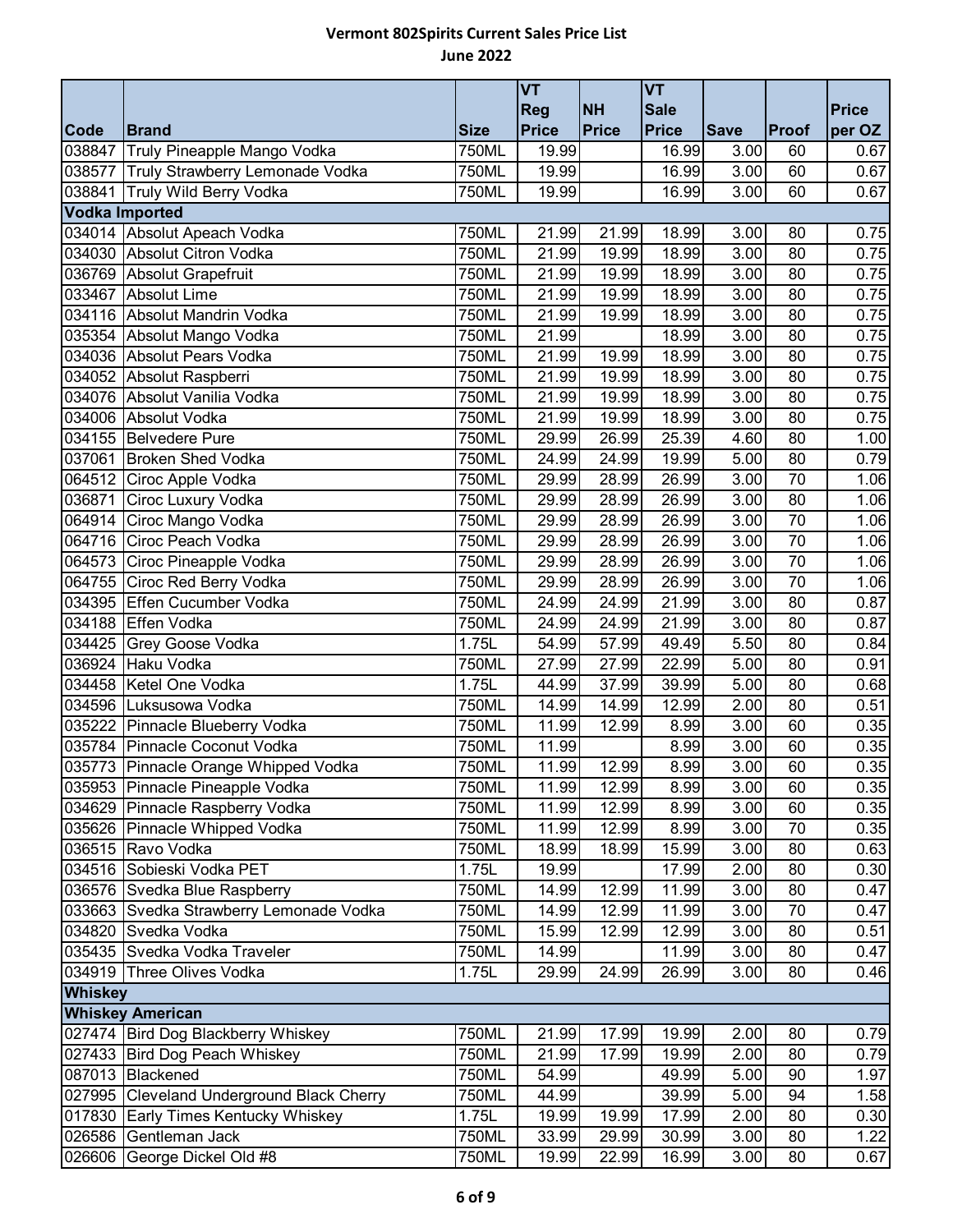|                  |                                                        |                | <b>VT</b>      |                             | <b>VT</b>      |              |                 |              |
|------------------|--------------------------------------------------------|----------------|----------------|-----------------------------|----------------|--------------|-----------------|--------------|
|                  |                                                        |                | <b>Reg</b>     | <b>NH</b>                   | <b>Sale</b>    |              |                 | <b>Price</b> |
| Code             | <b>Brand</b>                                           | <b>Size</b>    | <b>Price</b>   | Price                       | <b>Price</b>   | <b>Save</b>  | Proof           | per OZ       |
| 074740<br>026826 | Hochstadter's Slow & Low<br>Jack Daniel's Old #7 Black | 750ML<br>750ML | 26.99          | 24.99<br>$\overline{26.99}$ | 23.99<br>24.79 | 3.00<br>2.20 | 84<br>80        | 0.95         |
|                  | 026906 Jack Daniel's Single Barrel                     |                | 26.99<br>49.99 | 49.99                       | 45.99          | 4.00         | 94              | 0.98<br>1.81 |
| 074801           | Jack Daniel's Tennessee Apple                          | 750ML<br>750ML | 26.99          |                             | 23.99          | 3.00         | 70              |              |
| 027604           | Knob Creek Smoked Maple                                | 750ML          | 36.99          | 33.99                       | 34.99          | 2.00         | 90              | 0.95<br>1.38 |
| 076079           | Midnight Moon Lightning Lemonade                       | 750ML          | 26.99          |                             | 21.99          | 5.00         | 70              | 0.87         |
| 076072           | Midnight Moon Watermelon                               | 750ML          | 26.99          |                             | 21.99          | 5.00         | $\overline{70}$ | 0.87         |
|                  | 086912 Noble Oak Bourbon                               | 750ML          | 36.99          |                             | 32.49          | 4.50         | 90              | 1.28         |
|                  | 023536 Old Elk Bourbon                                 | 750ML          | 49.99          | 49.99                       | 45.99          | 4.00         | 88              | 1.81         |
| 900597           | Sapling Honey Bourbon                                  | 750ML          | 44.99          |                             | 39.99          | 5.00         | 70              | 1.58         |
| 900598           | Sapling Maple Bourbon Double Barrel                    | 750ML          | 49.99          |                             | 44.99          | 5.00         | 80              | 1.77         |
| 900312           | Sapling Vermont Maple Bourbon Whiskey                  | 750ML          | 44.99          | 44.99                       | 39.99          | 5.00         | $\overline{70}$ | 1.58         |
|                  | 086559 Sheep Dog Peanut Butter Whiskey                 | 750ML          | 16.99          |                             | 13.99          | 3.00         | 70              | 0.55         |
|                  | 027598 Smugglers' Notch Straight Bourbon               | 750ML          | 49.99          | 49.99                       | 45.99          | 4.00         | 90              | 1.81         |
|                  | 086918 Southern Comfort 100 proof                      | 1.75L          | 34.99          | 31.99                       | 31.99          | 3.00         | 100             | 0.54         |
| 086886           | Southern Comfort 70 proof                              | 750ML          | 14.99          | 17.99                       | 12.99          | 2.00         | 70              | 0.51         |
| 025257           | <b>WhiskeySmith Salted Caramel</b>                     | 750ML          | 23.99          |                             | 20.99          | 3.00         | 60              | 0.83         |
|                  | <b>Whiskey Bourbon</b>                                 |                |                |                             |                |              |                 |              |
|                  | 016676 Basil Hayden Bourbon                            | 750ML          | 39.99          | 39.99                       | 34.99          | 5.00         | 80              | 1.38         |
|                  | 016814 Bib and Tucker 6YR Bourbon                      | 750ML          | 54.99          |                             | 52.99          | 2.00         | 92              | 2.09         |
|                  | 017176 Calumet Bourbon                                 | 750ML          | 59.99          | 59.99                       | 57.99          | 2.00         | 86              | 2.29         |
|                  | 017916 Elijah Craig Bourbon                            | 750ML          | 31.99          | 29.99                       | 28.99          | 3.00         | 94              | 1.14         |
|                  | 017958 Evan Williams Black Label Bbn                   | 1.75L          | 27.99          | 21.99                       | 24.99          | 3.00         | 86              | 0.42         |
|                  | 016096 Evan Williams BOB (White Label)                 | 750ML          | 19.99          | 14.99                       | 17.99          | 2.00         | 100             | 0.71         |
| 018290           | <b>Fistful of Bourbon</b>                              | 750ML          | 24.99          |                             | 21.99          | 3.00         | 90              | 0.87         |
| 086503           | Howler Head Banana Bourbon                             | 750ML          | 32.99          |                             | 29.99          | 3.00         | 80              | 1.18         |
| 019009           | Jefferson's Bourbon                                    | 750ML          | 32.99          | 31.99                       | 29.99          | 3.00         | 82              | 1.18         |
|                  | 019026 Jim Beam Black                                  | 750ML          | 25.99          | 23.99                       | 22.99          | 3.00         | 86              | 0.91         |
| 019068           | Jim Beam Bourbon                                       | 1.75L          | 36.99          | 27.99                       | 29.99          | 7.00         | 80              | 0.51         |
| 019070           | Jim Beam Bourbon PET                                   | 1.75L          | 36.99          |                             | 29.99          | 7.00         | 80              | 0.51         |
|                  | 019112 Jim Beam Devil's Cut                            | 750ML          | 25.99          | 23.99                       | 22.99          | 3.00         | 90              | 0.91         |
|                  | 019048 Jim Beam Double Oak                             | 750ML          | 25.99          | 23.99                       | 22.99          | 3.00         | 86              | 0.91         |
|                  | 019226 Knob Creek Bourbon                              | 750ML          | 36.99          | 33.99                       | 34.99          | 2.00         | 100             | 1.38         |
|                  | 018856 Larceny Bourbon                                 | 750ML          | 27.99          |                             | 24.99          | 3.00         | 92              | 0.99         |
|                  | 019486 Maker's Mark 46                                 | 750ML          | 39.99          | 34.99                       | 37.99          | 2.00         | 94              | 1.50         |
| 019476           | Maker's Mark Bourbon Whiskey                           | 750ML          | 29.99          | 29.99                       | 26.99          | 3.00         | 90              | 1.06         |
| 900530           | Metcalfe's Maple Bourbon                               | 750ML          | 44.99          |                             | 39.99          | 5.00         | 90              | 1.58         |
| 016416           | Old Grand Dad Bonded Bbn.                              | 750ML          | 19.99          | 24.99                       | 17.99          | 2.00         | 100             | 0.71         |
|                  | 086256 Vermont Ice Maple Bourbon                       | 750ML          | 49.99          |                             | 46.99          | 3.00         | 80              | 1.85         |
| 022156           | <b>Wild Turkey Bourbon</b>                             | 750ML          | 26.99          | 19.99                       | 24.99          | 2.00         | 101             | 0.99         |
| 022121           | Wild Turkey Bourbon 81pr.                              | 750ML          | 21.99          | 23.99                       | 19.99          | 2.00         | 81              | 0.79         |
| 022102           | Wild Turkey Longbranch                                 | 750ML          | 41.99          | 39.99                       | 37.99          | 4.00         | 86              | 1.50         |
|                  | 022215 Woodford Reserve Bourbon                        | 750ML          | 38.99          | 35.99                       | 33.99          | 5.00         | 90              | 1.34         |
| 022241           | <b>Woodford Reserve Malt Bourbon</b>                   | 750ML          | 38.99          | 35.99                       | 28.99          | 10.00        | 90              | 1.14         |
| 022244           | Yellowstone Select Bourbon                             | 750ML          | 39.99          |                             | 36.99          | 3.00         | 93              | 1.46         |
|                  | <b>Whiskey Canadian</b>                                |                |                |                             |                |              |                 |              |
|                  | 011518 Alberta Premium Rye Whisky                      | 750ML          | 24.99          |                             | 19.99          | 5.00         | 80              | 0.79         |
|                  | 011788 Black Velvet                                    | 1.75L          | 19.99          | 15.99                       | 17.99          | 2.00         | 80              | 0.30         |
| 010628           | Canadian Club                                          | 1.75L          | 24.99          | 18.99                       | 19.99          | 5.00         | 80              | 0.34         |
| 012408           | Canadian LTD                                           | 1.75L          | 14.99          | 11.99                       | 11.99          | 3.00         | 80              | 0.20         |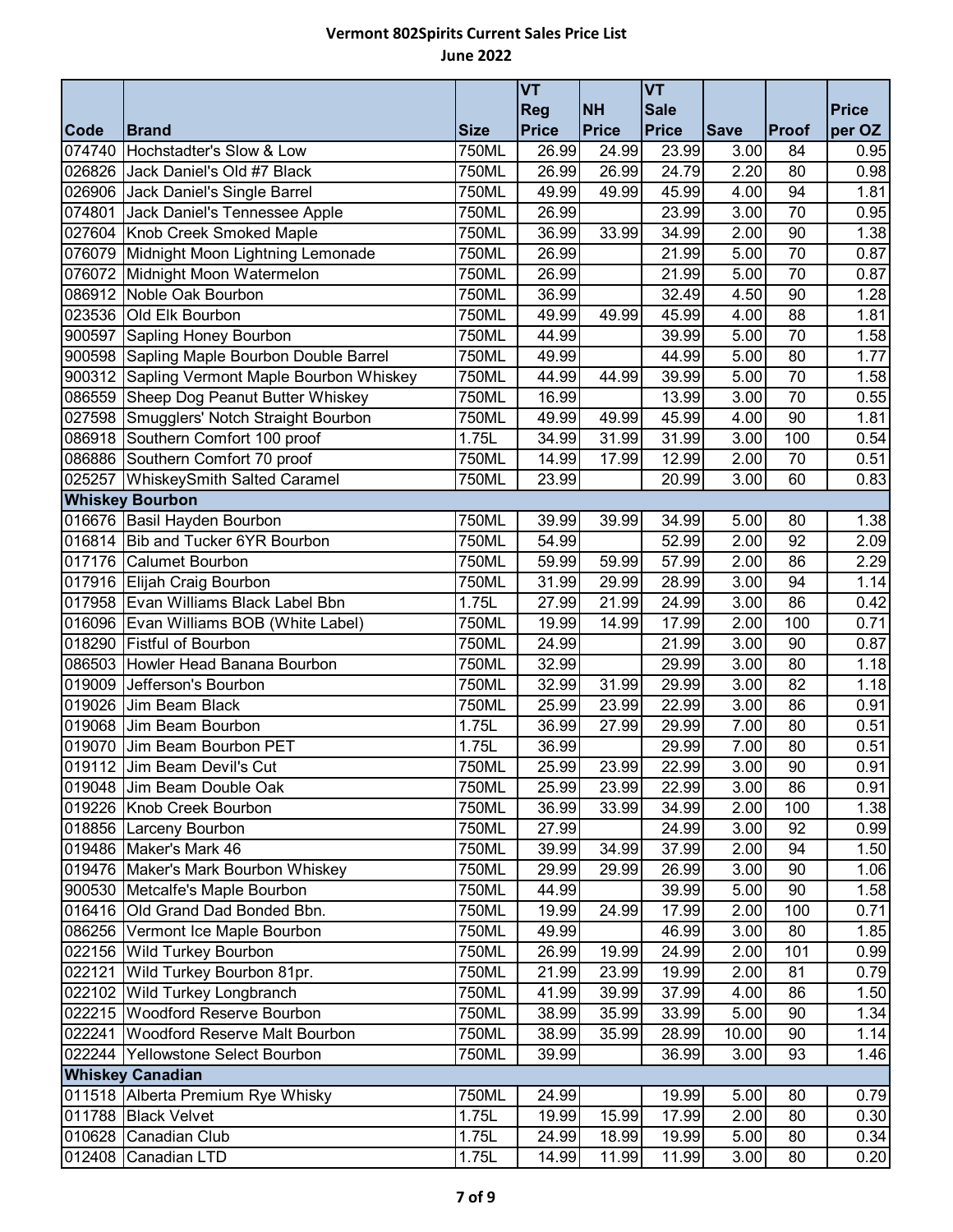|                      |                                                        |             | <b>VT</b>    |                    | <b>VT</b>    |             |       |              |
|----------------------|--------------------------------------------------------|-------------|--------------|--------------------|--------------|-------------|-------|--------------|
|                      |                                                        |             | <b>Reg</b>   | <b>NH</b>          | <b>Sale</b>  |             |       | <b>Price</b> |
| Code                 | <b>Brand</b>                                           | <b>Size</b> | <b>Price</b> | Price              | <b>Price</b> | <b>Save</b> | Proof | per OZ       |
| 012479               | <b>Canadian Mist</b>                                   | 1.75L       | 16.99        | 14.99              | 13.99        | 3.00        | 80    | 0.24         |
|                      | 011298 Crown Royal                                     | 1.75L       | 57.99        | 46.99              | 54.29        | 3.70        | 80    | 0.92         |
|                      | 013248 Harwood Canadian                                | 1.75L       | 14.99        | 13.49              | 12.99        | 2.00        | 80    | 0.22         |
|                      | 014192 Pendleton Whiskey                               | 750ML       | 25.99        | 23.99              | 23.99        | 2.00        | 80    | 0.95         |
|                      | 011348 Seagram's V.O.                                  | 1.75L       | 24.99        | 21.99              | 21.99        | 3.00        | 80    | 0.37         |
|                      | 014854 Swear Jar 6 YR Canadian Whisky                  | 750ML       | 25.99        |                    | 23.99        | 2.00        | 80    | 0.95         |
| <b>Whiskey Irish</b> |                                                        |             |              |                    |              |             |       |              |
|                      | 015667 Jameson Black Barrel                            | 750ML       | 39.99        | 37.99              | 37.99        | 2.00        | 80    | 1.50         |
|                      | 015648 Jameson Caskmates IPA Edition                   | 750ML       | 35.99        | 32.99              | 32.99        | 3.00        | 80    | 1.30         |
|                      | 015658 Jameson Caskmates Stout Edition                 | 750ML       | 35.99        | 32.99              | 32.99        | 3.00        | 80    | 1.30         |
|                      | 065416 Jameson Cold Brew                               | 750ML       | 31.99        |                    | 28.99        | 3.00        | 60    | 1.14         |
|                      | 015626 Jameson Irish Whiskey                           | 750ML       | 31.99        | 31.99              | 28.99        | 3.00        | 80    | 1.14         |
|                      | 015745 McConnell's Old Irish Whiskey                   | 750ML       | 32.99        |                    | 30.99        | 2.00        | 84    | 1.22         |
|                      | 015818 Paddy Old Irish Whiskey                         | 750ML       | 19.99        | 19.99              | 17.99        | 2.00        | 80    | 0.71         |
|                      | 015856 Redbreast Irish Whiskey<br>015945 Tullamore Dew | 750ML       | 79.99        | 71.99              | 74.99        | 5.00        | 80    | 2.96         |
| <b>Whiskey Other</b> |                                                        | 1.75L       | 52.99        | 48.99              | 47.99        | 5.00        | 80    | 0.81         |
|                      | 117217 Hatozaki Small Batch Japanese Whiskey           | 750ML       | 62.99        |                    | 59.99        | 3.00        | 92    | 2.37         |
|                      | 015962 Nikka Coffey Grain Whisky                       | 750ML       | 82.99        | 65.99              | 77.99        | 5.00        | 90    | 3.08         |
|                      | 016112 Nobushi Japanese Whiskey                        | 750ML       | 44.99        |                    | 42.99        | 2.00        | 80    | 1.70         |
|                      | 015982 Suntory Toki                                    | 750ML       | 39.99        | 39.99              | 34.99        | 5.00        | 86    | 1.38         |
|                      | 016049 Tenjaku Japanese Whisky                         | 750ML       | 44.99        |                    | 42.99        | 2.00        | 80    | 1.70         |
| <b>Whiskey Rye</b>   |                                                        |             |              |                    |              |             |       |              |
|                      | 027189 Basil Hayden Dark Rye                           | 750ML       | 44.99        | 44.99              | 39.99        | 5.00        | 80    | 1.58         |
|                      | 027167 Ezra Brooks Rye                                 | 750ML       | 14.99        |                    | 11.99        | 3.00        | 90    | 0.47         |
|                      | 027040 High West Double Rye! Whiskey                   | 750ML       | 39.99        | 39.99              | 34.99        | 5.00        | 92    | 1.38         |
| 027181               | Jack Daniel's Tennessee Rye                            | 750ML       | 27.99        | $\overline{26.99}$ | 24.99        | 3.00        | 90    | 0.99         |
|                      | 027056 Jim Beam Rye                                    | 750ML       | 25.99        | 23.99              | 22.99        | 3.00        | 90    | 0.91         |
|                      | 027048 Knob Creek Rye                                  | 750ML       | 36.99        | 33.99              | 34.99        | 2.00        | 100   | 1.38         |
|                      | 900606 Poor Farm Rye Mash Whiskey                      | 750ML       | 35.99        |                    | 33.99        | 2.00        | 86    | 1.34         |
|                      | 027016 Rittenhouse Rye Bonded Whiskey                  | 750ML       | 27.99        |                    | 24.99        | 3.00        | 100   | 0.99         |
|                      | 900311 Sapling Vermont Maple Rye Whiskey               | 750ML       | 44.99        |                    | 39.99        | 5.00        | 70    | 1.58         |
|                      | 026688 Smugglers' Notch Rye Whiskey                    | 750ML       | 39.99        |                    | 34.99        | 5.00        | 90    | 1.38         |
|                      | 026697 Whistlepig FarmStock FarmHouse Batch            | 750ML       | 72.99        |                    | 69.99        | 3.00        | 86    | 2.76         |
|                      | 027130 Woodford Reserve Rye                            | 750ML       | 38.99        | 35.99              | 30.99        | 8.00        | 90    | 1.22         |
|                      | <b>Whiskey Scotch</b>                                  |             |              |                    |              |             |       |              |
|                      | 004084 Aberlour 12YR Single Malt                       | 750ML       | 54.99        | 47.99              | 51.99        | 3.00        | 80    | 2.05         |
|                      | 004096 Ardbeg 10YR Old Single Malt                     | 750ML       | 59.99        | 47.99              | 55.99        | 4.00        | 92    | 2.21         |
|                      | 004125 Ardmore Legacy Scotch Whiskey                   | 750ML       | 53.99        | 39.99              | 49.99        | 4.00        | 80    | 1.97         |
|                      | 004356 Balvenie Doublewood Sngl Mlt                    | 750ML       | 68.99        | 64.99              | 64.99        | 4.00        | 86    | 2.56         |
|                      | 004716 Chivas Regal Scotch                             | 750ML       | 39.99        | 34.99              | 37.99        | 2.00        | 80    | 1.50         |
|                      | 006998 Clan Macgregor Scotch                           | 1.75L       | 19.99        | 18.99              | 17.99        | 2.00        | 80    | 0.30         |
|                      | 004796 Cutty Sark Scotch                               | 750ML       | 19.99        | 17.99              | 16.99        | 3.00        | 80    | 0.67         |
|                      | 004876 Dewar's 12yr Old Scotch                         | 750ML       | 36.99        | 31.99              | 31.99        | 5.00        | 80    | 1.26         |
| 004868               | Dewar's White Label Scotch                             | 1.75L       | 48.99        | 39.99              | 39.99        | 9.00        | 80    | 0.68         |
| 004959               | Glen Moray 12YR Scotch                                 | 750ML       | 39.99        | 39.99              | 36.99        | 3.00        | 80    | 1.46         |
| 005159               | Glenfiddich 14YR                                       | 750ML       | 59.99        | 54.99              | 54.99        | 5.00        | 86    | 2.17         |
| 005103               | Glenmorangie Lasanta                                   | 750ML       | 52.99        | 49.99              | 48.99        | 4.00        | 86    | 1.93         |
| 005133               | Glenmorangie Original 10YR.                            | 750ML       | 46.99        | 42.99              | 40.99        | 6.00        | 86    | 1.62         |
| 005105               | Glenmorangie Quinta Ruban                              | 750ML       | 62.99        | 56.99              | 56.99        | 6.00        | 86    | 2.25         |